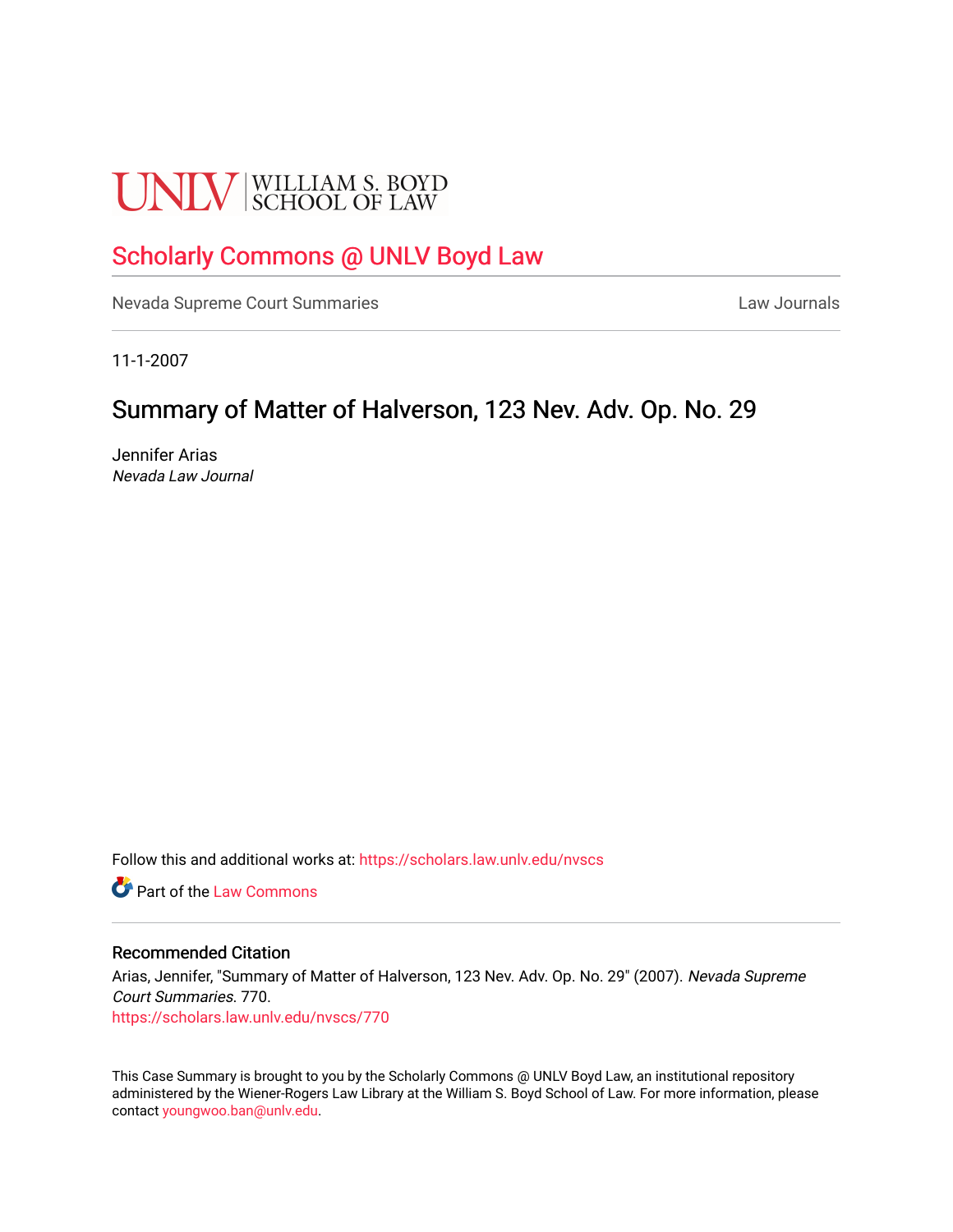## *Matter of Halverson, [1](#page-1-0)23 Nev. Adv. Op. No. 48* (2007).<sup>1</sup>

## **LEGAL ETHICS — JUDICIAL DISCIPLINE**

#### **Summary**

Judge Elizabeth Halverson was elected to the position of Eighth Judicial District Court Judge for Clark County and took the bench in Department 23 in January, 2007. Four months later, the General Counsel for the Nevada Commission on Judicial Discipline ("Commission") prepared an informal written complaint against Judge Halverson relating to her judicial performance and treatment of staff. On May 10, 2007, the Commission filed a written suspension order based on six grounds.

Upon receipt of the notice of suspension, Judge Halverson then requested a hearing ("Hearing"), at which, both the Commission and Judge Halverson presented witnesses. Judge Halverson also requested certain subpoenas duces tecum issue for production of documentation of all personal grievances against all Nevada Judges since January 1, 2004. Judge Halverson's request was denied because, as later explained by Sixth Judicial District Court Judge Richard Wagner, the requests were "overbroad, unduly burdensome, and requested information that was irrelevant to the proceedings."

 Additionally, at the Hearing, the Commission allotted the special prosecutor, who had the burden of demonstrating by a preponderance of the evidence that an interim suspension was warranted, three and a half hours to present his case while only allowing Judge Halverson two and a half hours. Following the Hearing, the commission found that four of the original bases for the interim suspension had been proven by a preponderance of the evidence. The four grounds for suspension are: (1) inability to conduct criminal trials; (2) failure to treat staff and litigants with respect; (3) falling asleep on the bench; and (4) not cooperating with court administration.<sup>[2](#page-1-1)</sup> These grounds led the Commission to conclude that Judge Halverson posed a substantial threat of serious harm to the public and to the administration of justice. Therefore, pursuant to NRS §1.4675 ("Statute"), the Commission imposed an interim suspension on Judge Halverson.

Judge Halverson appealed the Commission's decision to the Nevada Supreme Court ("Court"), arguing both that the Statute is unconstitutional on its face and that the interim suspension proceedings themselves violated due process because of the refusal of the subpoenas duces tecum, the allotment of extra time to the special prosecutor at the Hearing, and finally, because the Commission had already made its

-

<sup>&</sup>lt;sup>1</sup> By Charles R. Peterson.

<span id="page-1-1"></span><span id="page-1-0"></span> $2^{2}$  For the purposes of this commentary, I have not included the specific evidence presented in support of these four grounds although the Court does analyze in the evidence in some depth and whether or not the evidence supports the Commission's findings. Suffice it to say the Court felt the evidence presented supported a suspension by a preponderance of the evidence. Of course, the real issue was whether or not preponderance of the evidence was the correct legal standard.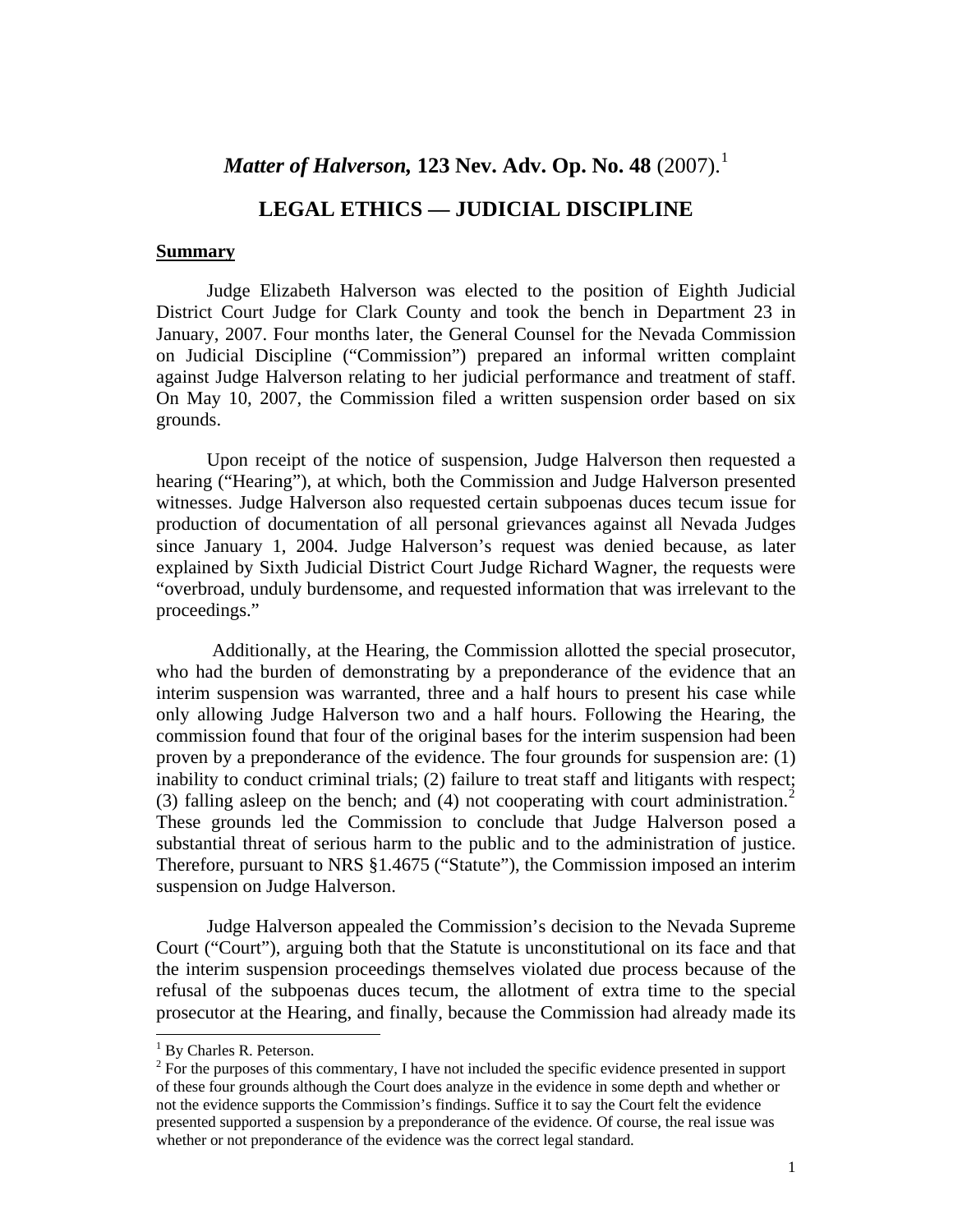decision before the Hearing..

#### **Issue and Disposition**

#### **Issue**

What is the constitutional and statutory authority of the Commission to temporarily suspend a judge, before a formal hearing, when the Commission determines that the judge poses a substantial threat of serious harm to the public or to the administration of justice? Specifically<sup>[3](#page-2-0)</sup>:

- (1) What is the interplay between confidentiality of Commission proceedings and the public nature of proceedings before the Court?
- (2) What procedural issues arise from the Nevada legislative provisions governing the interim suspension of judges?
	- (a) What standard of review must the Court apply to appeals from temporary suspension orders?
	- (b) What standard of proof must the Commission use in temporary suspension proceedings?
	- (c) What is the appropriate scope of Commission suspension proceedings?
	- (d) What tests should be applied when determining whether an interim suspension is warranted?
- (3) Does the Commission have the authority to impose an interim suspension before a formal statement of charges is filed?
- (4) Is the interim suspension statute void for vagueness?
- (5) Did the Commission violate Judge Halverson's right to due proces by refusing to issue the subpoenas, predetermining the outcome of the case before the Hearing, and allocating more time for the special prosecutor to present his case than Judge Halverson to present hers?

#### **Disposition**

1

The Court rejected almost all of Judge Halverson's arguments. Specifically, the Court decided:

(1) Appeals from confidential judicial discipline matters considered by the Court are not confidential unless a compelling interest in support

<span id="page-2-0"></span> $3$  For the purposes of this commentary, I have assigned numbers to each issue. Please note that the number assignments are mine and not the Court's.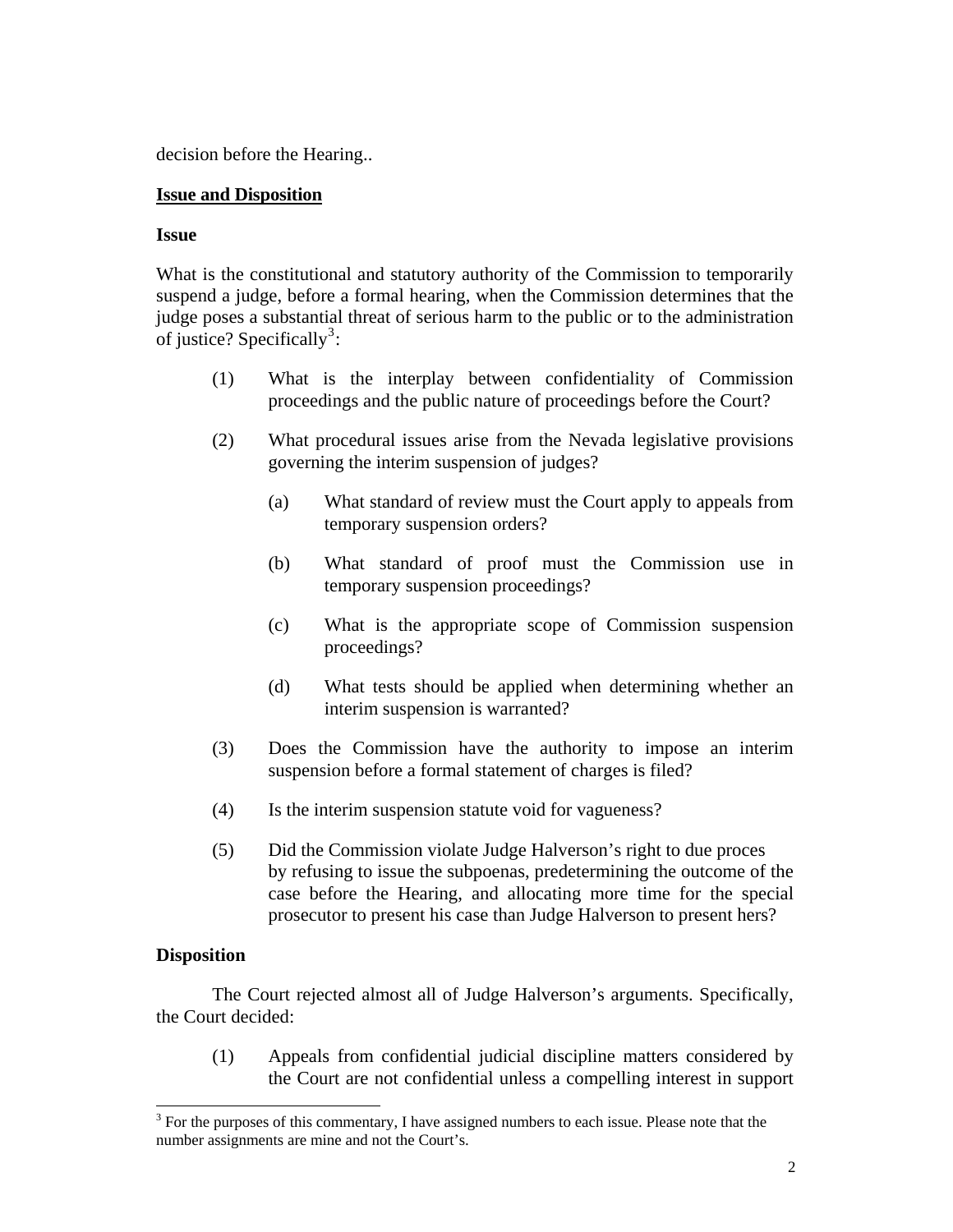of sealing is proffered.

- (2)(a) Issues regarding standard of proof to be used by commission are to be reviewed on appeal de novo. Decisions by the Commission to suspend judges are, by statute, discretionary, and therefore are only subject to an abuse of discretion standard of review.
- (2)(b) Preponderance of the evidence standard is the correct standard of proof for judicial interim suspension proceedings.
- (2)(c) Scope of interim suspension proceedings allows the Commission to take into account the totality of the circumstances, including past behavior.
- (2)(d) Interim suspensions are "warranted only to protect against anticipated future harm, including harm to the public's perception of the judicial system, and not merely to redress past misconduct; such a suspension is appropriate when the 'exigencies of the circumstances presented' would not be adequately met by formal proceedings."
- (3) The Commission does have authority to impose an interim suspension.
- (4) The interim suspension statute is not void for vagueness.
- (5) The interim suspension procedure used thus far in this case had not violated due process; however, if the Commission, now that an interim suspension is in place, unreasonably delays its investigation, the proceedings may then violate due process.

#### **Commentary**

#### **State of the Law Before** *Halverson*

 Most of the issues in this case are questions of first impression, although some of the issues do have some Nevada precedent.

(1) In Attorney General v. Steffen<sup>[4](#page-3-0)</sup>, the Court held that confidentiality in judicial discipline proceedings only applied to proceedings before the Commission, and not before the Court. Although the Nevada Constitution was amended after *Steffan[5](#page-3-1)* , and a new statute was enacted $<sup>6</sup>$  $<sup>6</sup>$  $<sup>6</sup>$ , no changes were made in regards to confidentiality before</sup> the Court.

(2)(a)-(d) Although the Nevada Constitution, the Statute, and

 4 112 Nev. 369 (1996).

<span id="page-3-1"></span><span id="page-3-0"></span><sup>&</sup>lt;sup>5</sup> Nev. CONST. art. VI, § 21.

<span id="page-3-2"></span> $6$  NRS 1.4683 (1997).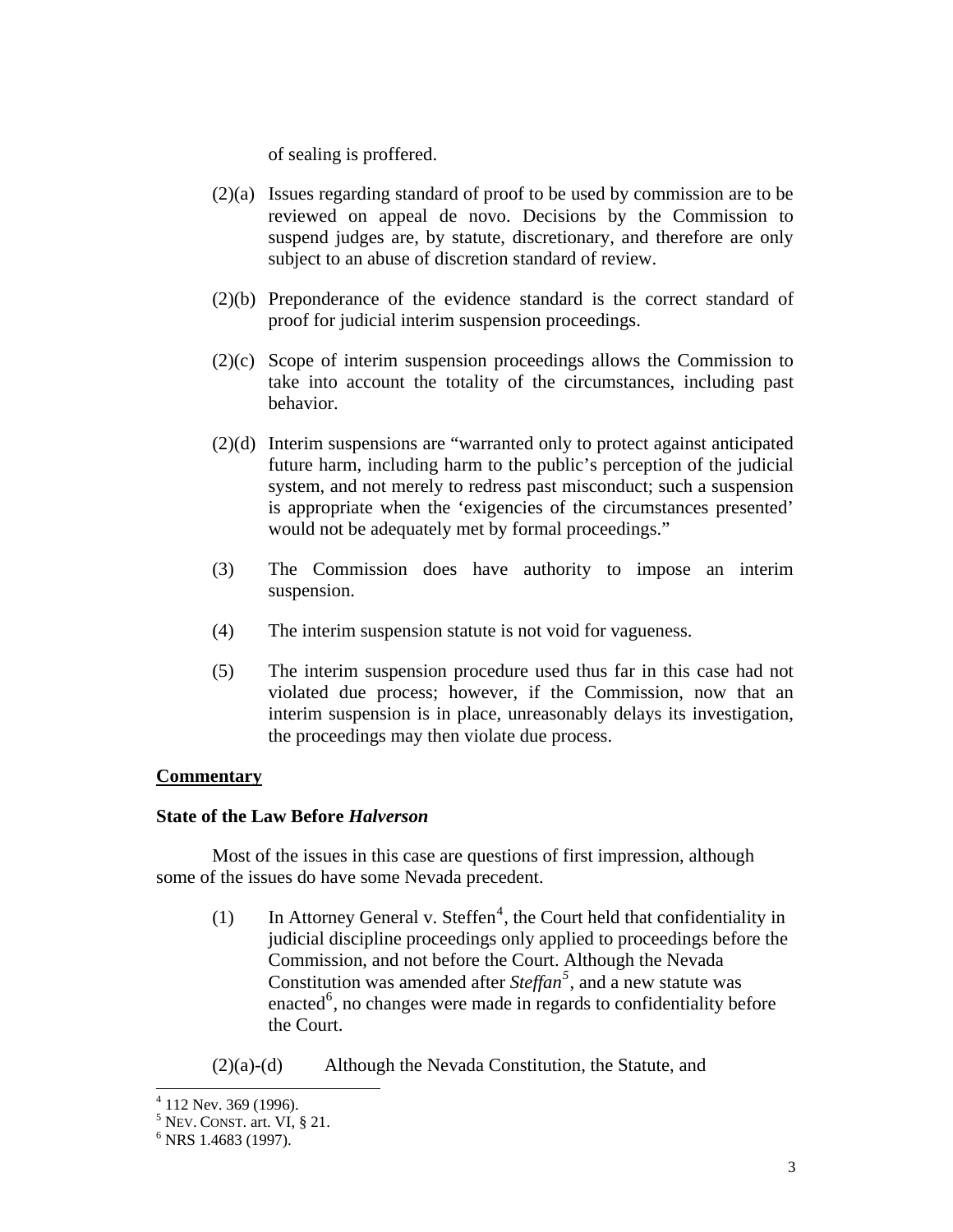Commission on Judicial Discipline Rule 9 all provide the Commission with the authority to impose an interim suspension*,* a case involving an appeal of the Commission's interim suspension order had not been brought before the Court since the revision of the judicial discipline scheme in 1997. Therefore, many procedural issues had to be decided in this case for which there was no Nevada case law.

- (3) On the issue of interpretation of the Statute, the term "proceeding", and whether the Statute gives the Commission authority to temporarily suspend a judge before a formal complaint is filed is one of first impression in Nevada.
- (4) While the issue of whether the Statute is unconstitutionally vague, the Court held in Silvar v. Dist.  $Ct^7$  $Ct^7$  that "A statute is unconstitutionally vague and subject to facial attack if it (1) fails to provide notice sufficient to enable persons of ordinary intelligence to understand what conduct is prohibited, and (2) lacks specific standards. . .<sup>[8](#page-4-1)</sup>
- (5) Because this is the first judicial interim suspension case brought before the Court, the issue of whether the procedures actually used in this case violate due process are of first impression, even though this issue is largely fact-dependent.

#### **Other Jurisdictions**

 In *Halverson*, the Court recognized law from other jurisdictions on issue (2)(c), regarding the scope of the Commission's suspension proceedings. West Virginia $\sigma$  and Michigan<sup>[10](#page-4-3)</sup> courts have listed factors relevant to a temporary suspension determination. These factors include: whether the alleged misconduct: (1) is directly related to the administration of justice or to the public's perception of such administration, (2) is entirely personal in nature or involves the judge's public persona, (3) involves violence or callous disregard for the justice system, (4) is criminal in nature,  $(5)$  is part of a pattern or practice,  $(6)$  occurred on the bench,  $(7)$ is prejudicial to the actual administration of justice, and (8) is premeditated. Some mitigating factors include remorse, the judge's record, and the judge's efforts to improve.

#### **Effect of** *Halverson* **on current law**

*Halverson* did not overturn or call into question any existing law. Instead it has mostly taken existing legal principles and applied them to the specific cases of

1

 $7$  122 Nev. 289 (2006).

<span id="page-4-1"></span><span id="page-4-0"></span><sup>&</sup>lt;sup>8</sup> *Id.* At 293.

<span id="page-4-3"></span><span id="page-4-2"></span> $9$  In re Cruickshanks, 648 S.E.2d 19, 23 (W. Va. 2007).

<sup>&</sup>lt;sup>10</sup> In re Chrzanowski, 636 N.W.2d 758, 764 n.8, 765 n.11 (Mich. 2001).